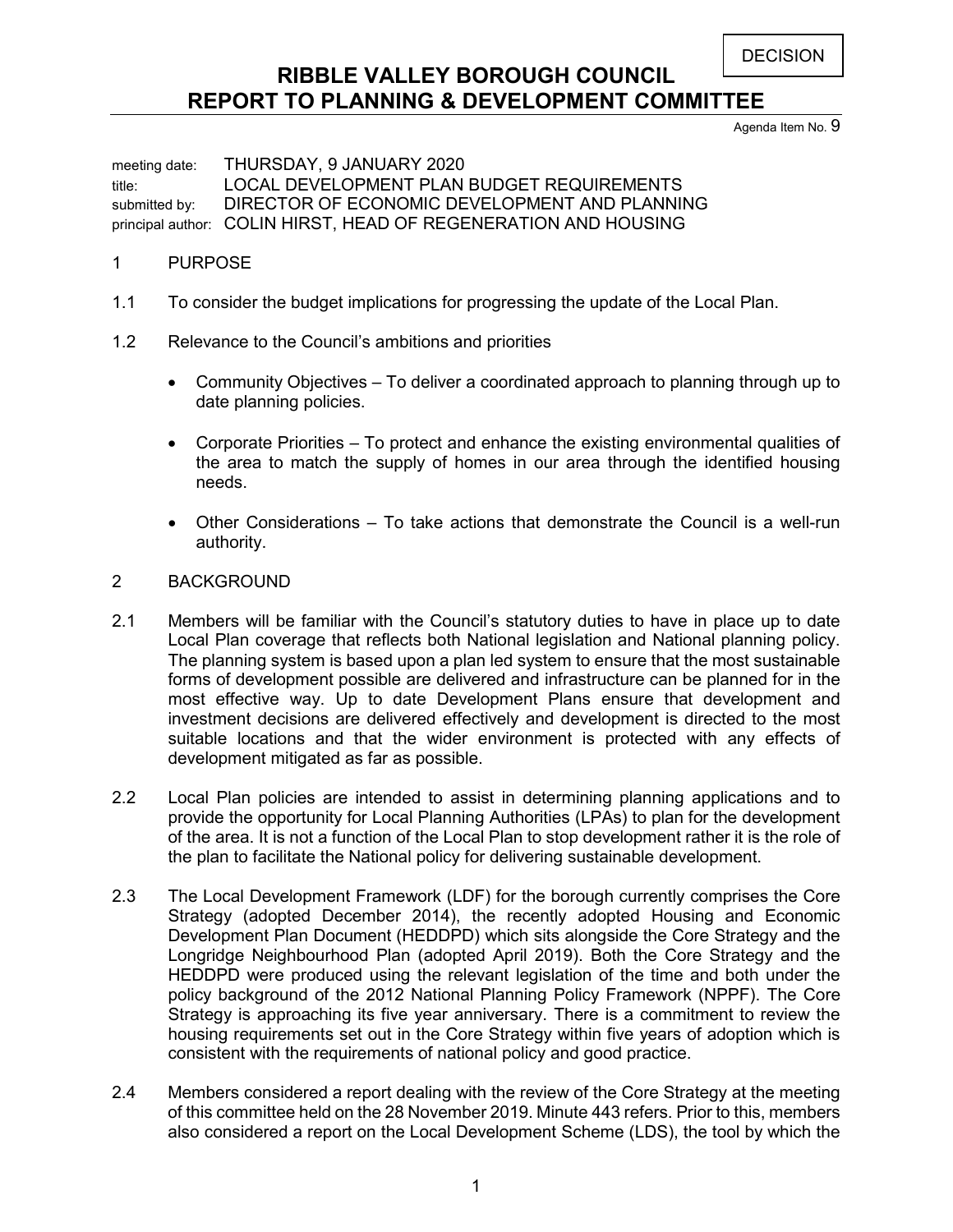council sets out its plan making intentions and programme. This report was considered at the meeting of this committee held on the 15<sup>th</sup> October 2019, Minute 297 refers.

- 2.5 This report sets out details of the budget provision that will be necessary to take forward the Local Plan update in accordance with the committee's previous resolutions with regard to the progressing a local plan update.
- 3 THE PLAN MAKING PROCESS
- 3.1 The initial LDS has identified the following broad timeframe in relation to the key stages of the process:
	- 1. Regulation 18 Evidence production and issues and options (Regulation 18) by September 2020.
	- 2. Regulation 19 Publication stage by February 2021
	- 3. Regulation 22 Submission stage by May 2021
	- 4. Regulation 22 Examination in Public by summer 2021
	- 5. Anticipated receipt of Inspector's report February 2022
	- 6. Adoption June 2022
- 3.2 These steps will need to be kept under regular review as experience has shown timeframes can readily be influenced by many factors including changing national policy, additional time to consider and respond to representations, or new evidence to be taken into account. Often these elements are outside the control of the Council. In general whilst the early stages can be programmed to reflect the timeframe, beyond Regulation 18 stage the process is more reactionary to the issues raised which may lead to additional work and expenditure.
- 3.3 To produce the plan the Council will need to ensure its evidence base is up to date. At present, the Council has undertaken work to establish its economic baseline, has undertaken town centre health checks and is currently progressing the Strategic Housing and Economic Needs study to establish a housing requirement. Evidence in relation to housing delivery has also been published and monitoring is undertaken on a regular basis. The preparation of an up to date and published evidence base is an ongoing process and whilst the wider evidence base will continue to be refreshed, a number of key areas will be focused upon to help inform the Regulation 18 issues and options stage as a starting point. The table below sets out those key areas of evidence to be produced together with the anticipated approach in terms of in-house or consultancy delivery.

| In-house resource  | • Employment Land Review                                                       |
|--------------------|--------------------------------------------------------------------------------|
|                    | Strategic Housing and Employment Land Assessment (including<br>call for sites) |
|                    | • Public open space                                                            |
|                    | <b>Housing Land Availability</b>                                               |
|                    | <b>Transport issues</b>                                                        |
|                    | Infrastructure Delivery Plan                                                   |
| <b>Consultancy</b> | <b>Employment Land Requirements</b>                                            |
|                    | • Sustainability Appraisal/SEA/HRA                                             |
|                    | • Retail base data and requirements                                            |
|                    | • Strategic Flood Risk Assessments                                             |
|                    | Landscape - visual impact assessments                                          |
|                    | Whole plan viability                                                           |
|                    | Leisure Economy including Accommodation Needs                                  |

# Table 1 – Preparation of Key Evidence Base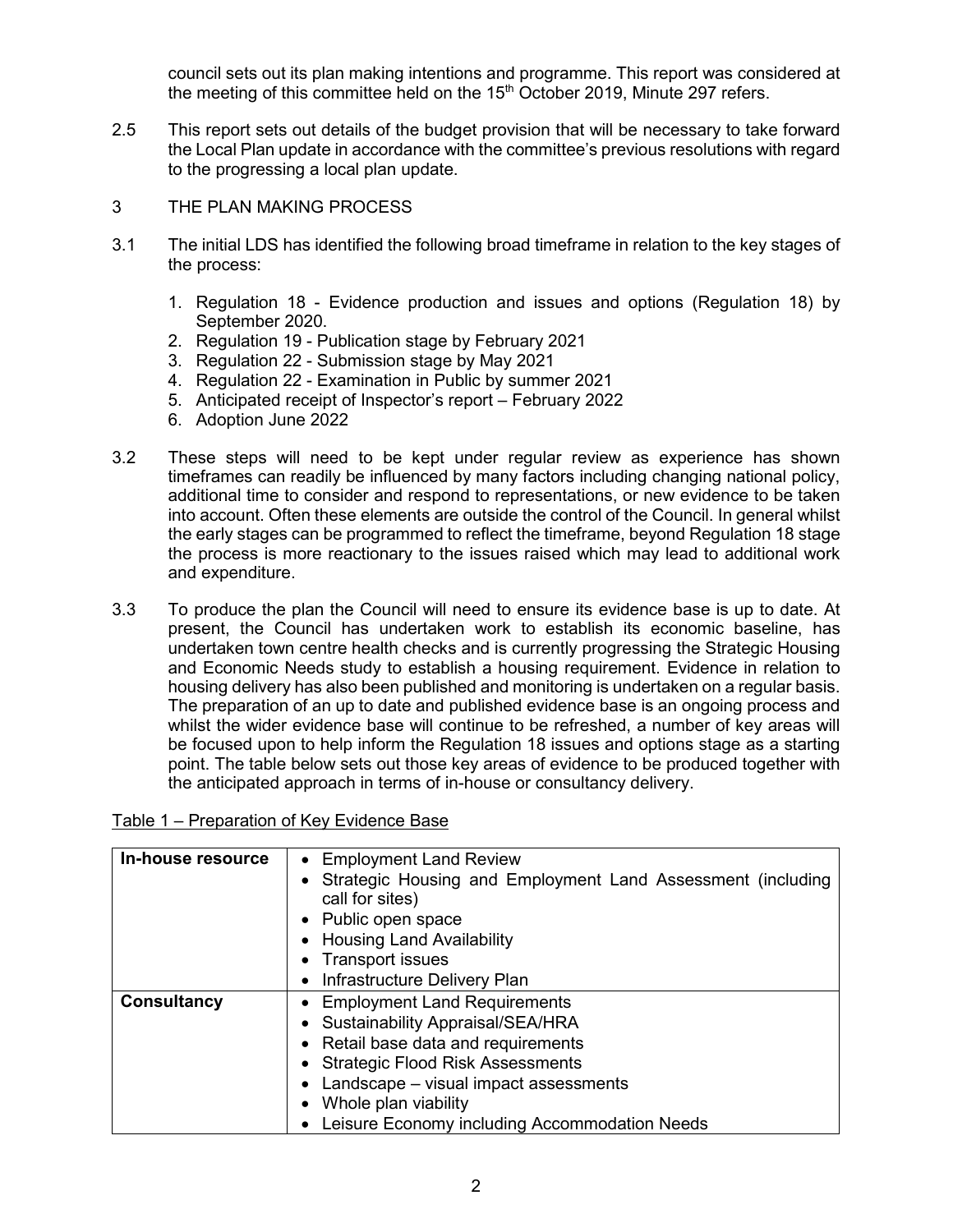- 3.4 These key pieces of the evidence base will be used to identify the broad issues and options to inform the plan review. Additional work in relation to specific topics will also need to be covered as information from the evidence base is translated into identifying the issues and relevant options to deal with them. The ability to deliver in-house will be governed by capacity and broader expertise, however seeking to undertake as much work as possible in-house will help keep overall costs of the process down. As members will be aware the core planning policy staff comprises a Senior Planning Officer and Assistant Planning Officer supported by a recently revised Planning Assistant post to support the policy function. As previously, it is anticipated that staff resources from other teams across the council will be required to provide support in key areas of expertise in addition to the core planning policy team. Some areas of the work however will require more specialist knowledge and with this in mind the proposed outsourcing of key elements of the evidence base are identified. Other areas of work may come forward as the process moves on and gaps in information are identified. Appendix A provides an overview of the anticipated costs that are likely and Members are asked to consider the resource implications of this.
- 3.5 In addition to the production of the evidence base there are pre-determined stages and requirements as part of the process itself that the Council would need to fund. These relate broadly to the consultation stages, including mailing, advertising and distribution of material, publicity, document production. Room hire and support costs to deliver these functions will also need to be addressed together with any additional consultancy identified as the process moves on. The indication of the baseline costs set out in Appendix A takes account particularly of savings where possible with efficiencies generated through increasing use of electronic communications, publishing more documents electronically and the use of in-house staff and facilities such as GIS. Costs will however need to be kept under review, as the programme has been developed to be as cost effective as possible. Some neighbouring authorities who are dealing with similar programmes have identified costs between £450,000 and £500,000.
- 3.6 As Members will see from Appendix A over the proposed plan programme it is estimated that a budget provision of some £300,000 will be necessary to progress and update the Local Plan. Costs will remain subject to review in the knowledge that some areas of the process and their related costs are governed by the response and challenges generated. The final costs are likely to change. A key cost of significance, is the extent and nature of the Examination in Public which is difficult to forecast at this stage and will be dependent on the nature of the Examination. An estimate has been included but this will need to be revisited as we get a clearer understanding of the challenges to be examined following the response to the consultation at Regulation 19 stage which provides the basis for the issues the Inspector will examine. As currently identified, the financial profile would be 2020/21 £190,000; 2021/22 £108,000; and 2022/23 £2000 giving a total of £300,000.
- 4 RISK ASSESSMENT
- 4.1 The approval of this report may have the following implications:
	- Resources The Council has a duty to put in place up to date local planning policies. It is also required to review its Local Plan within five years of adoption and where it is identified that an update is required to put in place the measures to update its plans and policies as effectively and efficiently as possible. The report identifies that to address the programme as set-out a budget of £300,000 is estimated to be required over the three-year programme for the work identified at Appendix A. This relies on a significant element of the evidence work being carried out in-house and it should be noted that issues arising through the preparation of the plan may require additional funding. The report notes that initial stages of the plan will reflect the intended programme and are generally under the control of the Council. Future stages are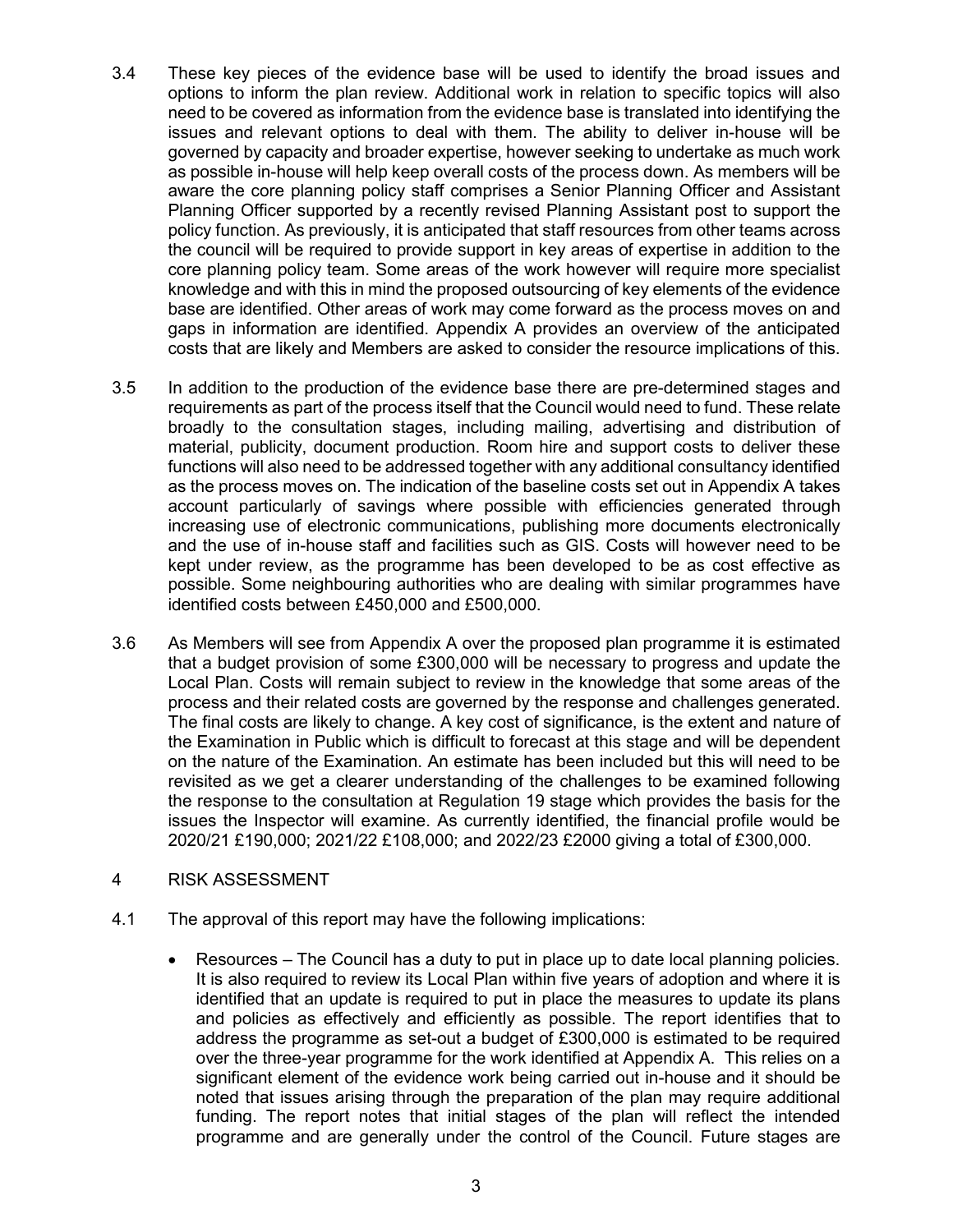dependent upon the extent and nature of challenge that comes forward, any changes in national policy or a need to refresh evidence that may arise. This will need to be carefully monitored and may result in Members being asked to consider additional resource requirements throughout the process.

The proposed budgets for 2020/21 included in the budget reports for this Committee do not allow for any of the additional costs shown at Appendix A. At this stage the budget reports include only internal staffing costs in respect of the Local Plan. This growth request will need to be considered by Policy and Finance Committee.

- Technical, Environmental and Legal The Council is required to review and keep up to date its planning policies. Where policies are out of date decisions on planning applications will be made in accord with the NPPF, thereby reducing the opportunity for the Council to influence planning decisions.
- Political There is great public interest in planning issues.
- Reputation None.
- Equality & Diversity None.

# 5 **RECOMMENDED THAT COMMITTEE**

5.1 Note the budget proposals set out in this report and at Appendix A and ask Policy and Finance Committee to consider this growth request as part of the Council's annual budget setting process.

COLIN HIRST NICOLA HOPKINS HEAD OF REGENERATION AND HOUSING DIRECTOR OF ECONOMIC

DEVELOPMENT AND PLANNING

BACKGROUND PAPERS

National Planning Legislation, Planning Policy (NPPF February 2019) and Planning Policy Guidance (NPPG September 2019)

Ribble Valley Local Development Scheme, October 2019

Review of the Core Strategy, November 2019

For further information please ask for Colin Hirst, extension 4503.